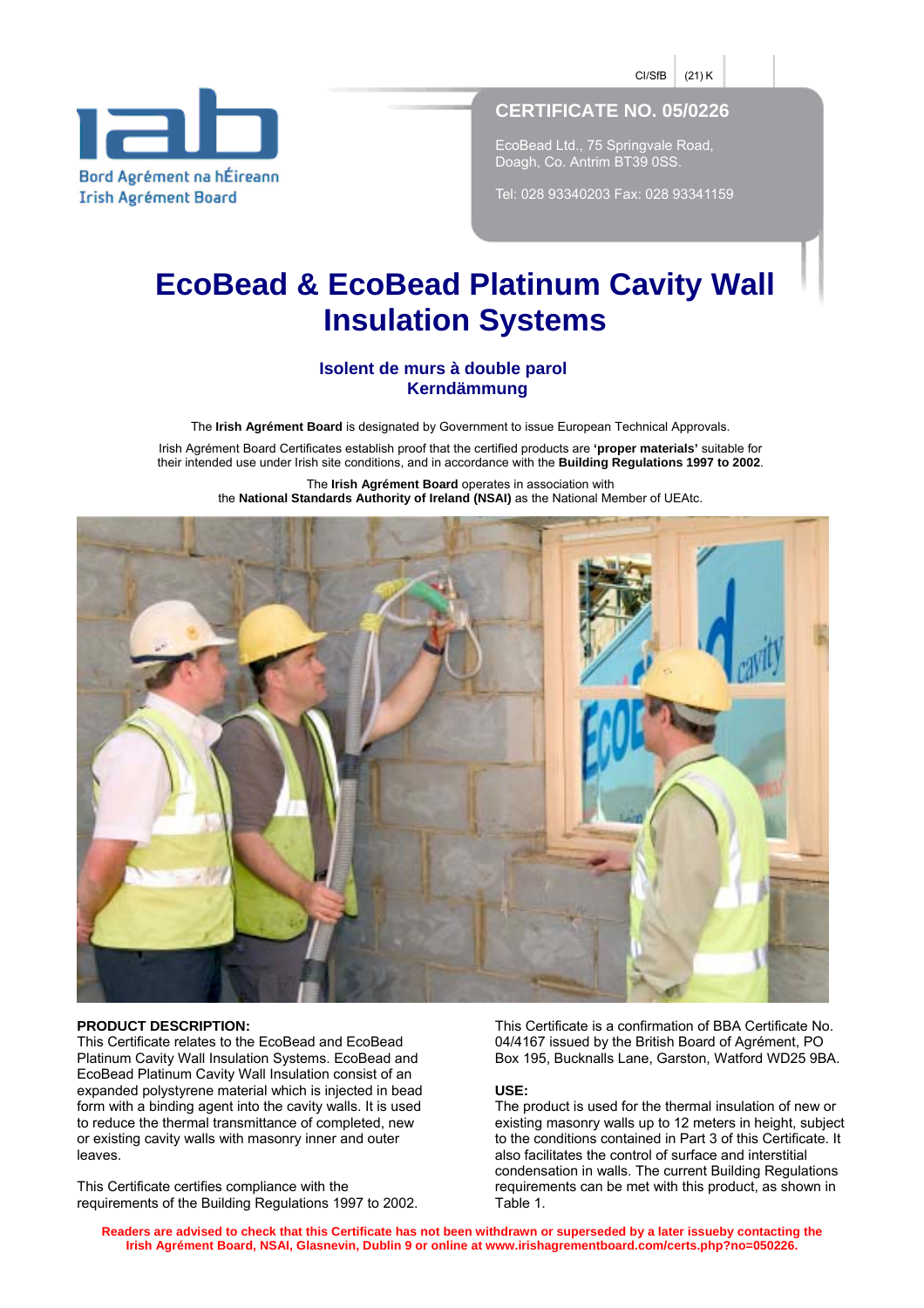

# **MANUFACTURE AND MARKETING:**

The product is manufactured in the following locations:

EcoBead Ltd., 75 Springvale Road, Doagh, Co. Antrim BT39 0SS.

Aerobord Ltd., Askeaton, Co. Limerick.

Aircell Ltd., Loch Gowna, Co. Cavan.

# **The product is marketed by:**

EcoBead Ltd., 75 Springvale Road, Doagh, Co. Antrim BT39 0SS.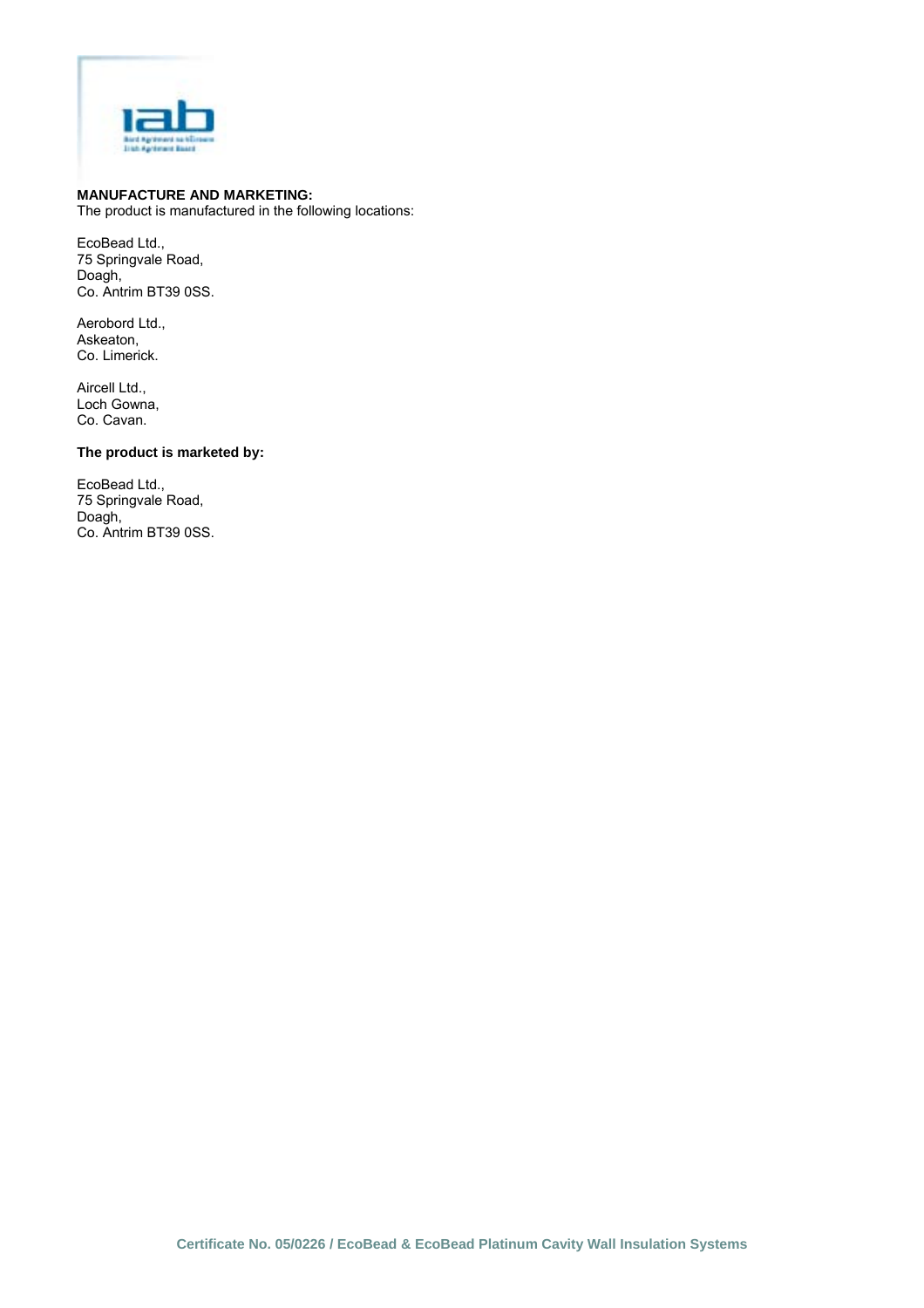



# **1.1 ASSESSMENT**

In the opinion of the Irish Agrément Board (IAB), EcoBead and EcoBead Platinum Cavity Wall Insulation if used in accordance with this certificate, can meet the requirements of the Building Regulations 1997 to 2002 as indicated in Section 1.2 of this Agrément Certificate.

#### **1.2 BUILDING REGULATIONS 1997 to 2002**

#### **REQUIREMENT:**

#### *Part D - Materials and Workmanship*

**D3** – EcoBead and EcoBead Platinum Cavity Wall Insulation, as certified in this Certificate, are manufactured from materials which are 'proper materials' fit for their intended use (see Part 4 of this Certificate).

**D1** – EcoBead and EcoBead Platinum Cavity Wall Insulation used in accordance with this Certificate, can meet the requirements for workmanship.

#### *Part B – Fire Safety*

**B3 – Internal fire spread (Structure)**  EcoBead and EcoBead Platinum Cavity Wall Insulation are combustible but may be used in masonry cavity walls in buildings of every purpose group (see Section 4.1 of this Certificate).

#### *Part C – Site Preparation and Resistance to Moisture*

#### **C4 – Resistance to Weather and Ground Moisture**

EcoBead and EcoBead Platinum Cavity Wall Insulation can meet the requirements, when installed in accordance with this Certificate in cavity walls constructed in compliance with the conditions indicated in Part 3. EcoBead and EcoBead Platinum Cavity Wall Insulation do not absorb water by capillary action and may be used in exposures as indicated in Section 3 of this Certificate, and in situations where insulation is placed below the damp-proof course (see Section 4.2 of this Certificate).

#### *Part J – Heat Producing Appliances*  **J3 – Protection of Building**

In the opinion of the Irish Agrément Board, (IAB), EcoBead and EcoBead Platinum Cavity Wall Insulation if used in accordance with this Certificate, can meet the requirements of Part J of the Building Regulations 1997 to 2002.

#### *Part L – Conservation of Fuel and Energy* **L1 – Conservation of Fuel and Energy**

U value calculations may be based on a  $\lambda$  value = 0.04 W/mK for EcoBead, and a value = 0.033 W/mK for EcoBead Platinum. Walls using EcoBead and EcoBead Platinum Cavity Wall Insulation can meet the current U-value requirements in Full Fill Cavity Wall Insulation applications depending on the cavity width (see Table  $1 -$  Section 4.4 of this Certificate).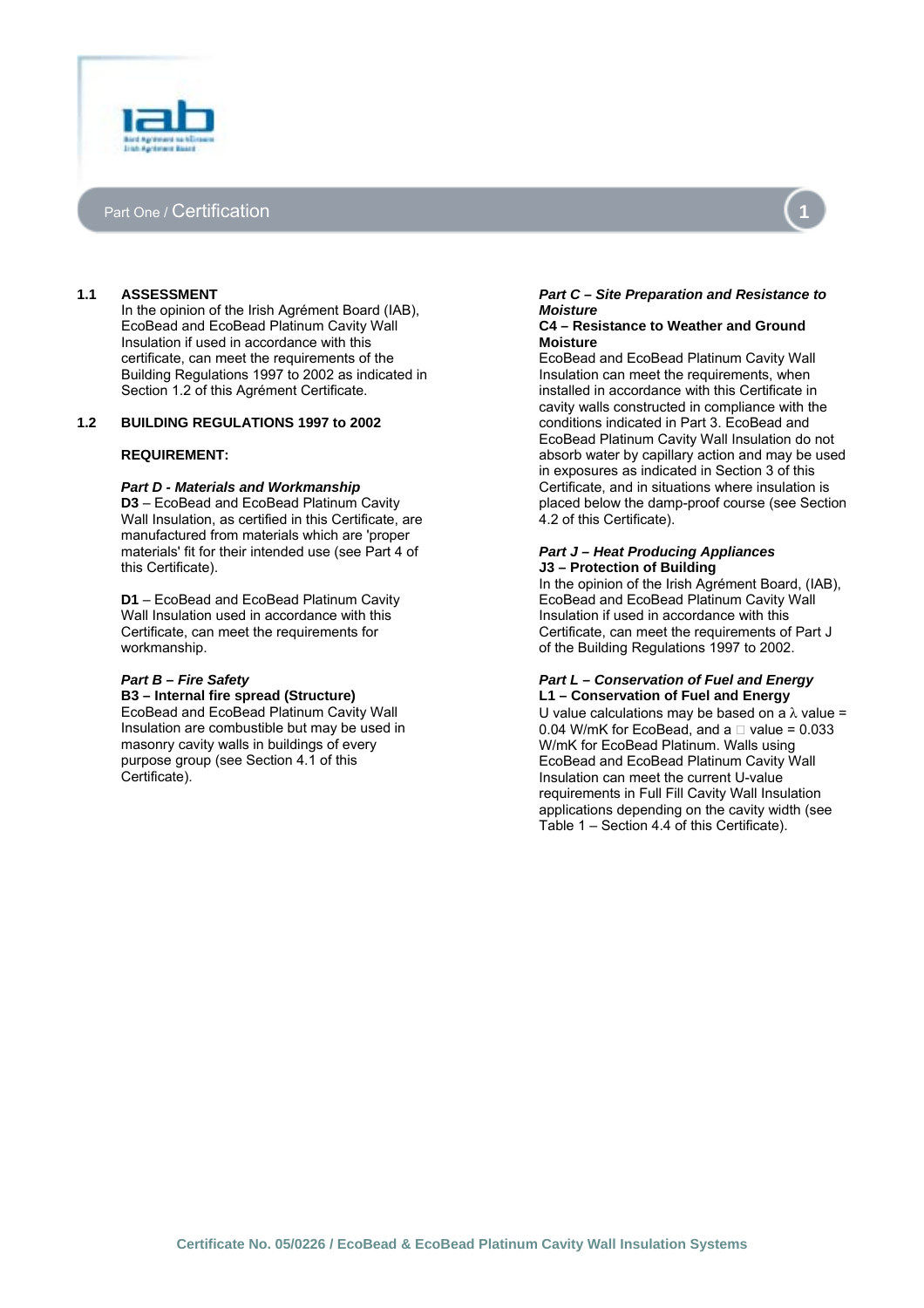

# Part Two / Technical Specification and Control Data



# **2.1 PRODUCT DESCRIPTION**

EcoBead and EcoBead Cavity Wall Insulation consist of an expanded polystyrene material injected in bead form with a binding agent. The binding agent is used to provide long-term stability to the insulant.

The current Building Regulation requirements can be met by installing this product (see Table 1). It should be noted that the construction of walls with cavities in excess of 110 mm requires adiustments to lintels, wall ties, cavity barriers etc. It is therefore necessary that cavity walls are adequately designed in respect of structural stability and fire safety in accordance with Parts A and B of the Building Regulations (see section 4.4 of this certificate).

#### **Product Range**

EcoBead is manufactured from polystyrene granules, is white in colour and has a value of 0.04 W/mK.

EcoBead Platinum is manufactured from polystyrene granules incorporating fire retardant and performance enhancing additives, is grey in colour and has a value of 0.033 W/mK.

Both systems are delivered in a sealed container and pumped into the cavity with the binding agent. The target mean density for these products installed with the binding agent is 12 .<br>kg/m<sup>3</sup> for EcoBead and 13 kg/m<sup>3</sup> for EcoBead Platinum. Local areas within the wall when sampled over an area of 0.5  $m^2$  may have density variations of  $\pm 2$  kg/m<sup>3</sup> for the system using the binding agent.

# **2.2 MANUFACTURE**

EcoBead and EcoBead Platinum are specifically manufactured expanded polystyrene beads for Cavity Wall Insulation.

# **2.3 DELIVERY, STORAGE AND MARKING**

EcoBead and EcoBead Platinum Cavity Wall Insulation are delivered to site in a sealed bulk container preferably marked with the IAB identification mark incorporating the number of this Certificate. The material, which has an indefinite storage life, should be kept dry.

The binding agent is also supplied to site in drums marked with the IAB identification mark incorporating the number of this Certificate and it must not be allowed to freeze.

# **2.4 INSTALLATION PROCEDURE**

#### **2.4.1 Site Assessment**

An assessment is carried out prior to installation by a trained assessor, acting on behalf of the Manufacturer/ Approved Installer who will ascertain the suitability of the property or properties for EcoBead / EcoBead Platinum Cavity Wall Insulation. A complete assessment (including a boroscope survey) report is prepared and held at the Approved Installer's offices. Particular problems are specifically identified and any reasons for rejection of the work are noted.

Quotations, tenders and invoices bear the IAB identification mark incorporating the number of this Certificate.

# **2.4.2 Site Preparation**

The installing technician ensures that the property has been correctly assessed and is suitable for insulation with EcoBead / EcoBead Platinum Cavity Wall Insulation. Any problems encountered during drilling which prevent compliance with this Certificate are referred to the Approved Installer before proceeding.

Essential ventilation openings such as those providing combustion air or under floor ventilation and all flues in the cavity wall are checked. If adequate sleeving or other cavity closures are not present, installation must not proceed until these openings have been sleeved or otherwise modified to prevent blockage by the insulant.

The tops of cavity walls must be closed. Cavity filling should not be done where electrical cables are not in conduits.

# **2.4.3 Approved Installers**

Installation of EcoBead and EcoBead Platinum Cavity Wall Insulation is carried out by the Approved Installers of EcoBead Ltd. who:

- 1) Are required to meet the requirements of an initial site installation check by IAB prior to approval and are subject to the IAB Surveillance Scheme.
- 2) Are approved by EcoBead Ltd. and the IAB to install the product.
- 3) Have undertaken to comply with the EcoBead Ltd. installation Procedure.
- 4) Are employing technicians who have been issued with appropriate identity cards by EcoBead Ltd. At least one member of each installation team must carry a card verifying this.
- 5) Are subject to supervision by EcoBead Ltd., including unannounced site inspections.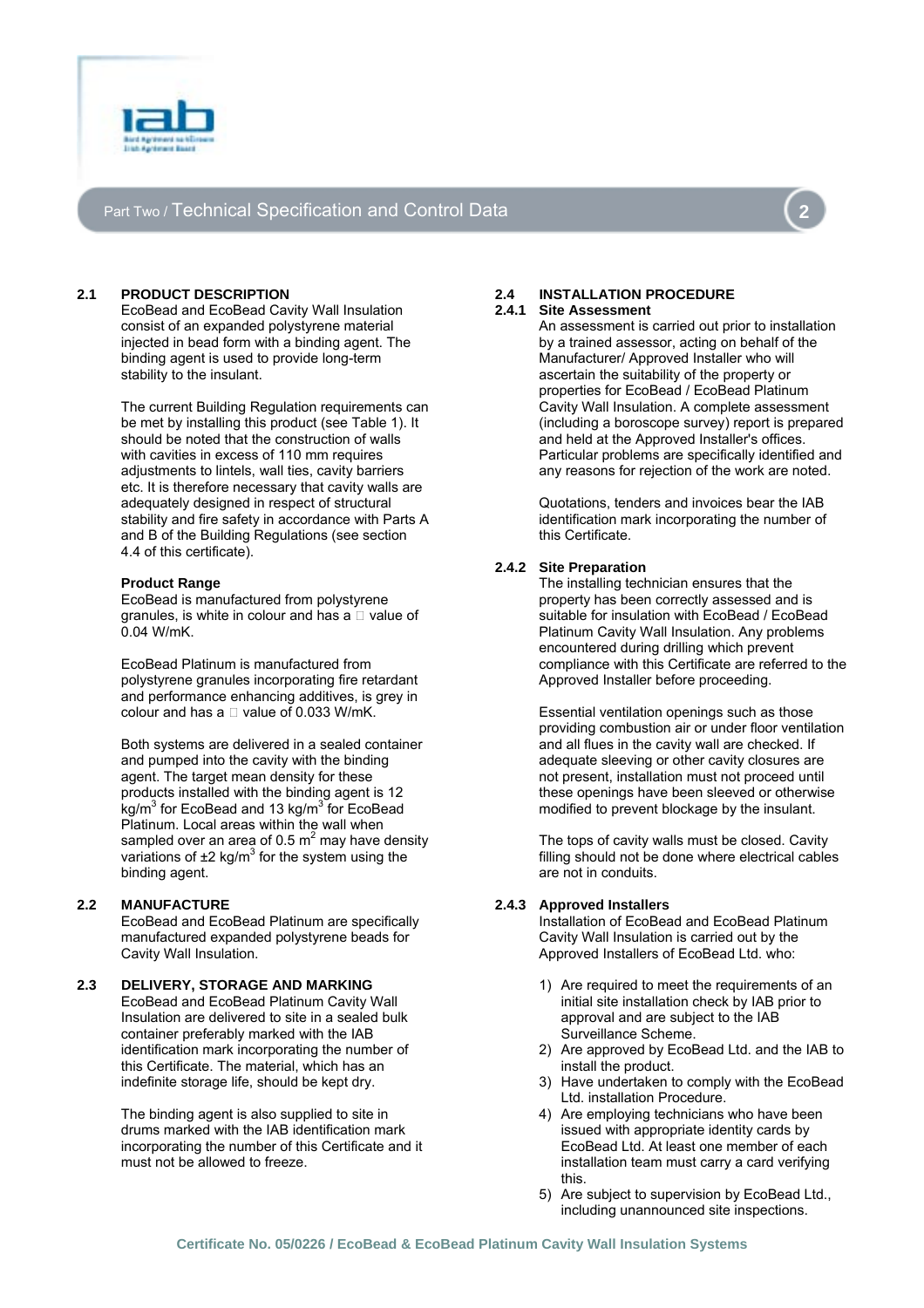

#### **2.4.4 Supervision**

Installation should be carried out in accordance with this Certificate, EcoBead Ltd's System Supplier Manual and the IAB Surveillance Scheme.

During installation the following simple checks can be made, as an aid to determining that the installation conforms to the certified method:

- 1) Check that the pattern of holes complies with the description given in Section 2.4 of this Certificate.
- 2) Check that the injection of the material takes place at each hole, to complete the filling of the cavity space.

#### **2.4.5 Procedure**

EcoBead / EcoBead Platinum Cavity Wall Insulation is installed using approved equipment marked with the appropriate IAB Certificate number. The installer provides all necessary hoses, drilling tools equipment and materials for making good the walls after the installation of EcoBead / EcoBead Platinum Cavity Wall Insulation.

Where a semi-detached or terraced property is to be treated, the insulation is contained by inserting a cavity barrier at the line dividing the properties. This consists of a continuous inflatable sleeve or a nylon brush. After filling, the cavity barrier is retained in the cavity and the drill holes filled. The nylon brush can also be used to prevent the blocking of under floor vents with the blown bead where these have not been previously sleeved.

After completion of the cavity assessment and drilling plan for the building, preparation for injection into the cavity is as follows:

Holes of 22 mm diameter are drilled in the outer or inner leaf. They are normally spaced not more than 0.6 m horizontally apart and the top row of holes in each wall is not more than 200 mm from the top of the wall. A similar series of holes is drilled below windows and obstructions and, if found to be necessary, along the lines of the roof slope at gable ends. Alternatively, a series of holes is drilled approximately 0.6 m horizontally apart and 200 mm above the highest ceiling level. A further series of holes 2.0 m apart is drilled at the middle height of a two storey building to ensure complete fill of the cavity space. Care should be taken to ensure that these holes do not coincide with the intermediate suspended timber floor. A typical drilling pattern is shown in Figure 1.

EcoBead / EcoBead Platinum, together with the correct ratio of binding agent, is injected into the cavity through a flexible pipe fitted with a nondirectional nozzle. The material packs to a uniform density in the cavity and this is not affected by the injection equipment. Holes beneath ground-floor windows are injected first and filling then continues upwards until a complete fill has been achieved.

After injection, the wall is made good to match the existing finish as closely as possible. All the trunked air vents are checked, e.g. those providing underfloor ventilation and combustion air for heating appliances. In all cases flues are carefully checked on completion of the installation by means of an appropriate test (e.g. a smoke test) to ensure they are not obstructed by the insulant.

Any insulant that has been blown through the top of the cavity into the loft space is removed and any points of leakage sealed.

Prior to the commencement of the filling operation it is important that the flow rates of EcoBead / EcoBead Platinum and the adhesive are checked to ensure that the bead and the adhesive are installed in the correct ratio. Flow rates for EcoBead / EcoBead Platinum adhesive must comply with the flow rate table as detailed in the EcoBead Installation Manual.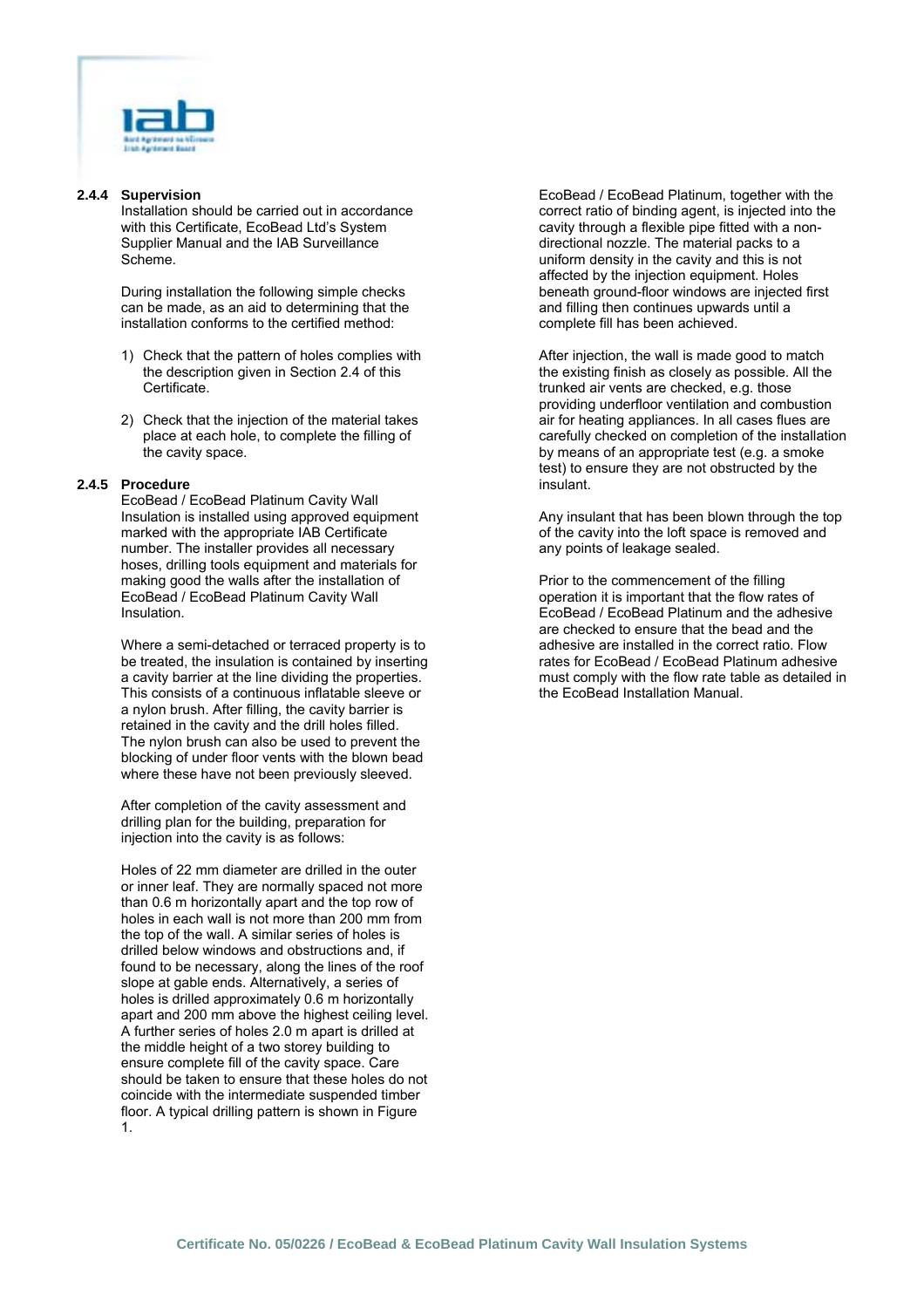



# **3 GENERAL**

- **3.1** EcoBead / EcoBead Platinum Cavity Wall Insulation, when installed in accordance with this Certificate, is effective in reducing the 'U' value (thermal transmittance) of external masonry cavity walls, using clay or calcium silicate bricks, concrete blocks, natural stone or reconstructed stone masonry units. It is essential that such walls are designed and constructed to prevent moisture penetration and in accordance with the Building Regulations.
- **3.2** As with all cavity wall insulation, the construction detailing of the building where the insulation is to be installed should comply with good practice. Certification will only relate to buildings which conform to the design conditions set out here and to buildings where the Certificate Holder or Registered Installer has carried out a complete assessment, including a boroscope survey, and has given written approval for the use of the product.
- **3.3** Cavity walls with the outer leaf constructed using unrendered (fair-faced) block work are not suitable for injected full-fill cavity wall insulation. They are therefore not covered by this Certificate.
- **3.4** There are separate procedures for assessing suitability of existing and new buildings for EcoBead and EcoBead Platinum Cavity Wall Insulation.
- **3.5** Existing buildings should be assessed in accordance with BS 8208:Part 1:1985 G*uide for the assessment of suitability of external cavity walls, for filling with thermal insulants – Existing traditional cavity construction.* Existing Buildings are defined as buildings of at least three years old.
- **3.6** For new buildings, the designer selects a construction appropriate to the local wind-driven rain index, paying due regard to the design, detailing, workmanship and materials to be used.
- **3.7** Buildings subject to the relevant requirements of the Building Regulations 1997 to 2002 should be constructed in accordance with IS 325:Part 1:1986 *Code of Practice for the use of Masonry - Structural Use of Unreinforced Masonry,* and IS 325:Part 2:1995 *Code of Practice for the use of masonry - Masonry construction.* Where reinforced masonry is involved, the design should be in accordance with BS 5628:Part 2:2000 *Code of practice for use of masonry, Structural use of reinforced and prestressed masonry*. The relevant recommendations of Section 3 of BS

5390:1976 *Code of practice for stone masonry*  should be followed where the wall incorporates stone or cast stone. In the case of fair faced brickwork only tool flush joint brickwork is acceptable, subject to the following conditions:

- The minimum cavity width for existing buildings is 40 mm;
- There are no signs of dampness on the inner face of the cavity other than those caused solely by condensation.
- **3.8** Any defects recorded which may affect the performance of the installed insulation system must be rectified to the satisfaction of the Approved Installer before work commences.
- **3.9** In cavities where electric cables can come into contact with expanded polystyrene, in accordance with good construction practice all PVC sheathed electric cables should be run through ducting.
- **3.10** EcoBead and EcoBead Platinum Cavity Wall Insulation are capable of contributing to or exceeding the 'U' value of 0.27W/m<sup>2</sup>K required in the Building Regulations (see Table 1).

# **3.11 Assessment of Exposure Zones**

During the assessment phase of a building for cavity wall insulation the topography factor of the site must be taken into account in all exposure zones. The topography factor takes account of local features such as hills, cliffs, escarpments or ridges where dwellings are located, which can significantly affect the wind speed in their vicinity. It should be derived for each wind direction considered. Reference should be made *to* BS 8104:1992 *Code of practice for assessing exposure of walls to wind driven rain)* for guidance in this regard. Appendix C makes reference to the topography factor which details the method of calculation of the wind driven rain index for exposed sites in all zones. It is only after all relevant factors are considered and calculations carried out can a true assessment of the work content for a particular building be arrived at. Figure 2 identifies the two exposure zones for wind driven rain appropriate to this certificate as follows:

# **3.11.1 Normal Exposure**

Normal exposure to wind-driven rain applies in districts where the driving rain index is less than 5m²/sec/year however, some areas may require modification to calculations in order to cater for particular individual sites where the topography of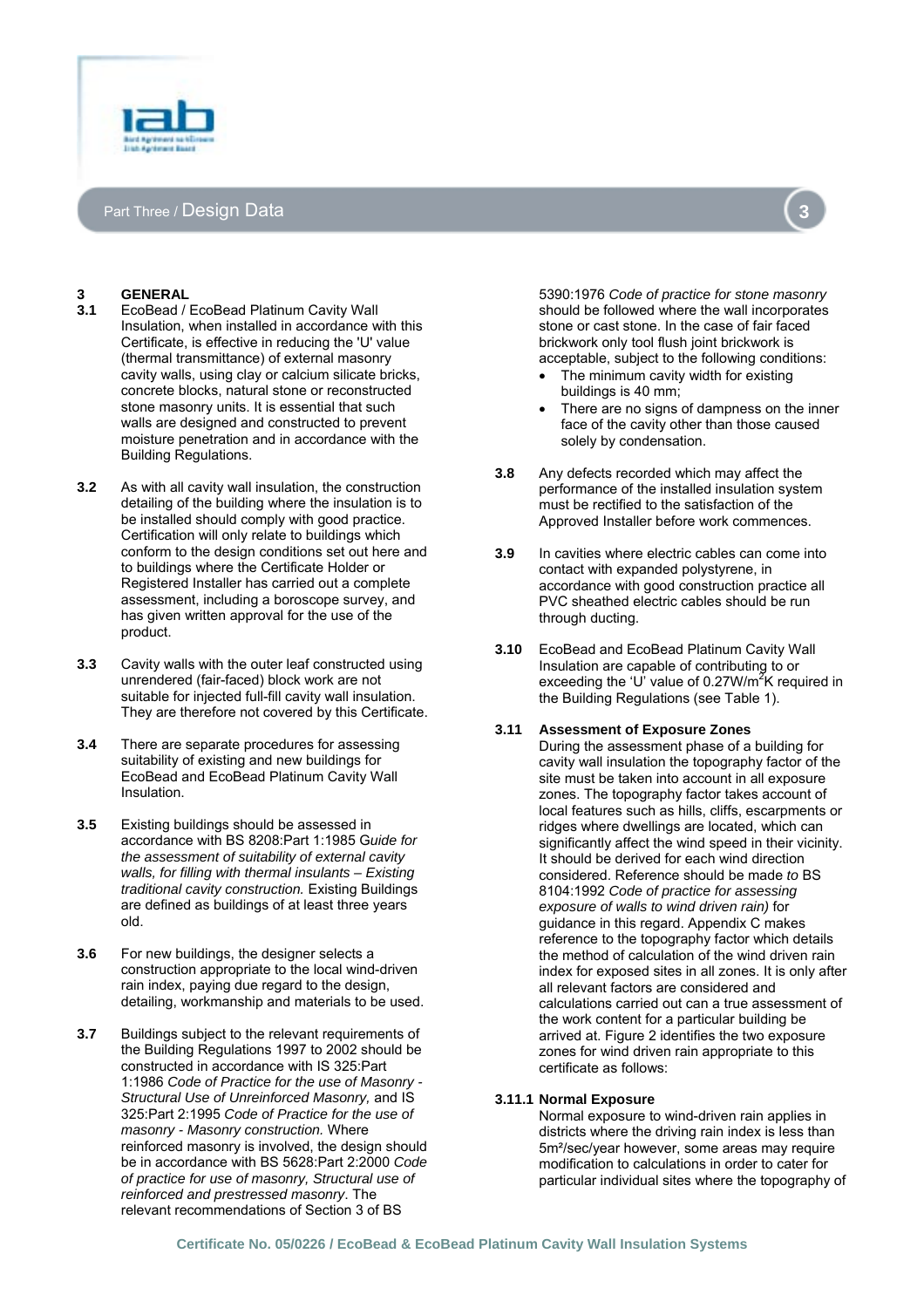

a site warrants it (see Figure 2). Appendix C of BS 8104:1992 should be consulted.

In **normal exposure** areas the types of outer leaf masonry finishes and zones where EcoBead and EcoBead Platinum Cavity Wall Insulation are suitable are as follows:

- Impervious cladding and rendered walls with a minimum cavity width of 90 mm and up to 12m in height, and
- Fair faced unrendered brickwork with tooled flush joints up to two storeys in height with a minimum cavity width of 90mm and up to three storeys in height with a minimum cavity width of 140mm.

#### **3.11.2 Severe Exposure**

Severe exposure to wind-driven rain applies in districts where the driving rain index is 5m²/sec/year or more (see Figure 2). During the pre-insulation survey of any particular building, due regard to the exposure zones and type of masonry construction must be assessed prior to the commencement of the installation process.

In **severe exposure** areas the type of outer leaf masonry finish where EcoBead and EcoBead Platinum Cavity Wall Insulation System are suitable is:

• Impervious cladding and rendered walls with a minimum cavity width of 90mm and up to 12m in height.

Unrendered brickwork is not suitable for injected full-fill cavity wall insulation in the severe exposure zones.

Weep holes in accordance with good construction practice must be provided at the base of brick faced cavity walls at 450mm centres and over lintels.

- **3.12** In both new and existing buildings, whenever practicable, all of the cavity space from ground level to roof or gable copings must be filled. Partial filling is only allowed in the following situations:
	- 1) When separately insulating semi-detached or terraced properties. The type of cavity barrier used for this purpose must be as defined in Section 2.4.5 of this Certificate.
	- 2) Up to the underside of a horizontal boundary, other than the roof, where that boundary is protected by a cavity tray or similar waterproof barrier which must not be distorted or damaged by the installation process.
	- 3) Where filling is carried out above a horizontal boundary where that boundary is protected by a cavity tray or similar waterproof barrier which must not be distorted or damaged by the installation process.
	- 4) When treating properties where the wall to be insulated is below a waterproof cladding (e.g. tile hung) and this cladding either extends up to the roof or is protected at the top by other means (e.g. window sills with adequate waterproof barrier system).
	- 5) Where it is established that the roof void will not be an occupied space, and where the attic insulation is provided at ceiling level, partial filling of the gable apex (i.e. limiting the fill to at least 200mm above ceiling level insulation) may be permitted provided the top of the gable apex is adequately protected by the roof and its overhang and where the attic space is adequately ventilated.

#### **3.13 Structures**

The spacing of wall ties should be installed in accordance with Table 9a of IS 325:Part 2:1995. When the cavity width exceeds 110mm the wall and foundations should be designed by a Structural Engineer in accordance with IS 325:Part 1:1986.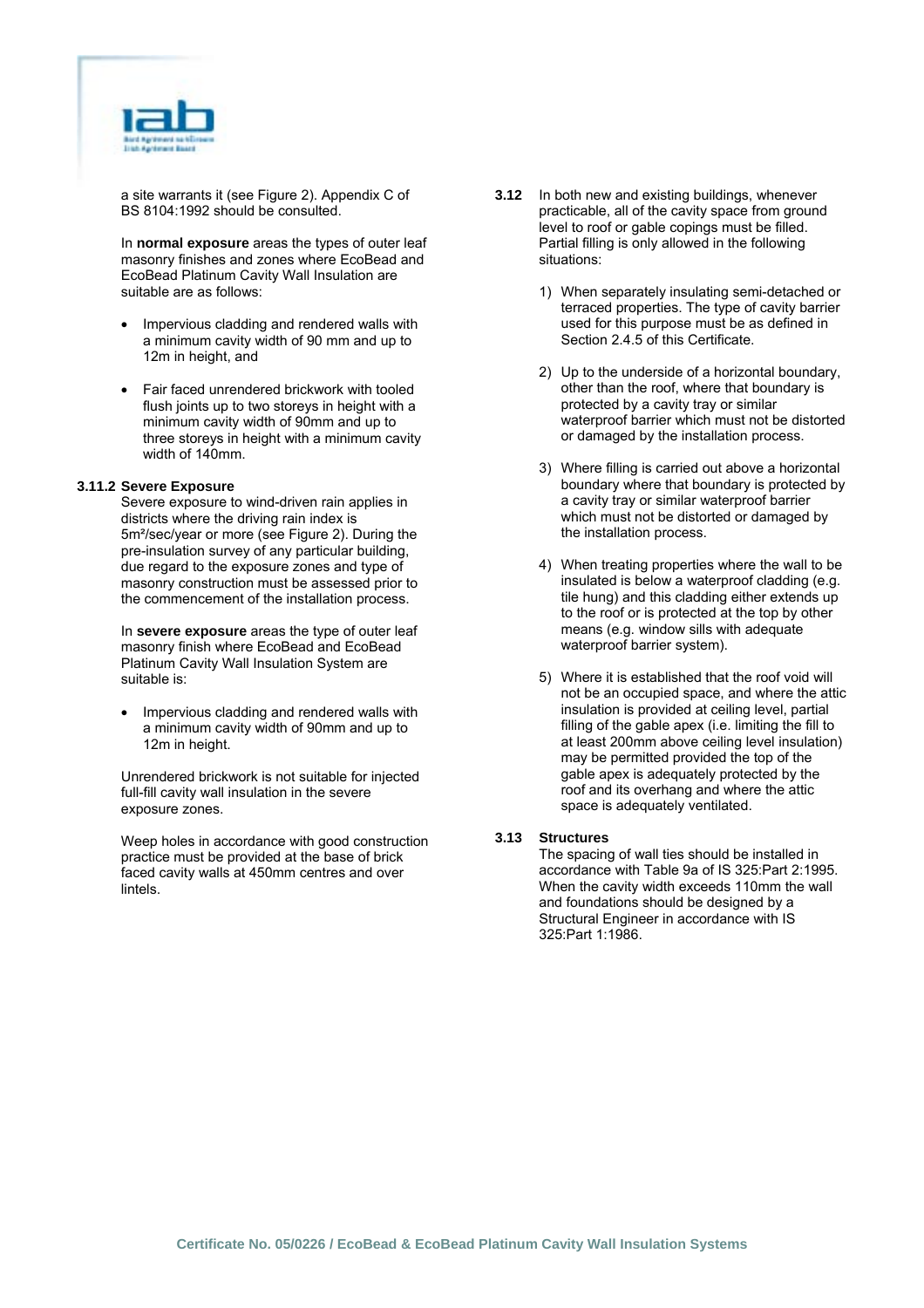



**Figure 1: Typical EcoBead / EcoBead Platinum Hole Drilling Pattern in a Detached Dwelling**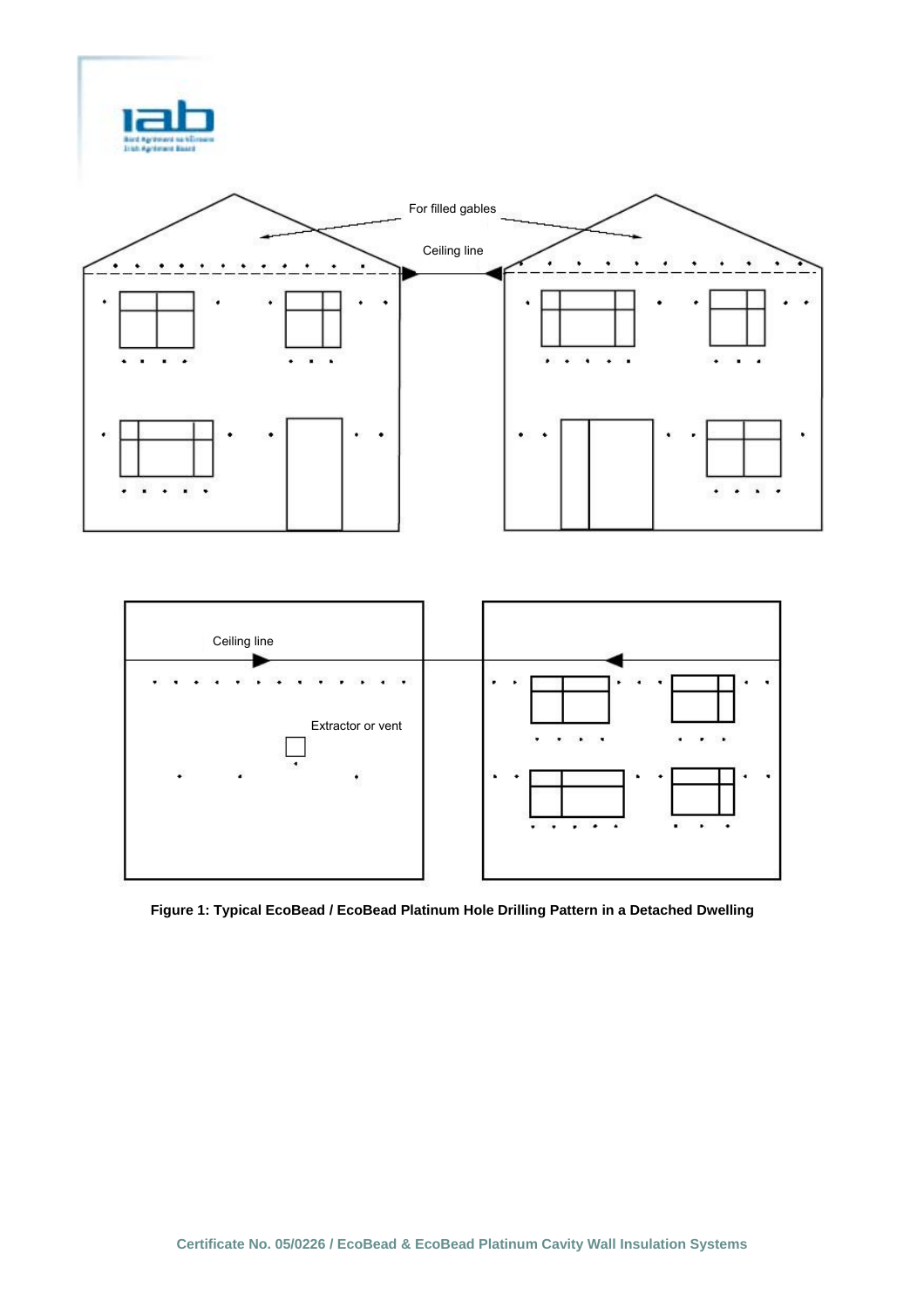

# Driving Rain Map



**Figure 2: Driving Rain Map**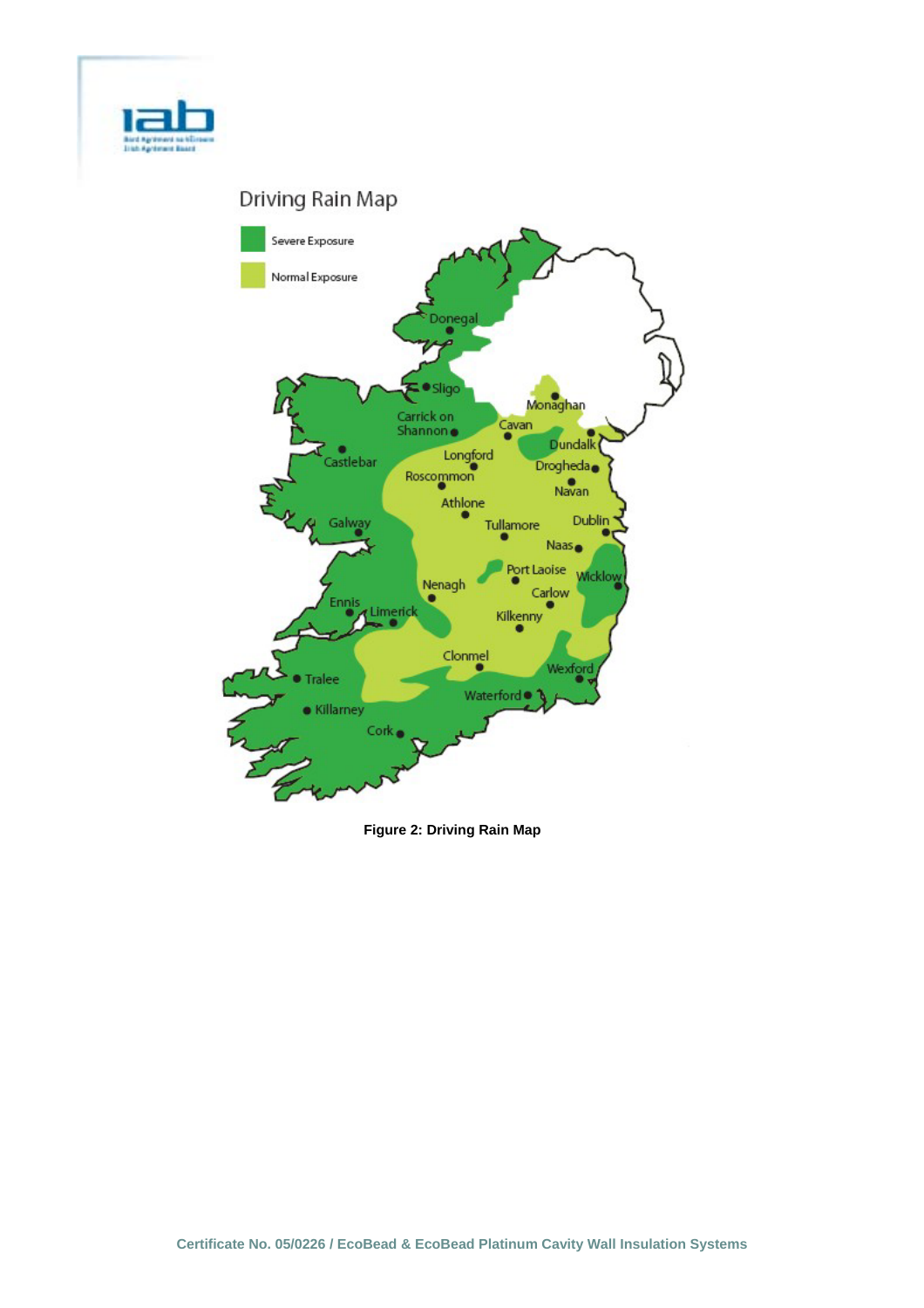

# Part Four / Technical Investigations



# **4.1 BEHAVIOUR IN FIRE**

**4.1.1** The use of the product does not prejudice the fire resistance properties of the wall. It is unlikely to become ignited within the cavity when used in the context of this Certificate. If fire does penetrate into the cavity, the amount of air present will be insufficient to support combustion. However, the directions contained in this Certificate relating to the sealing of an uncapped cavity and removing insulant present in the loft space after installation must be carefully followed.

> When using this product, the requirements of the Building Regulations 1997 to 2002 relating to fire spread in cavity walls can be met in most purpose groups without the need for cavity barriers provided the walls are constructed in accordance with the following provisions of the TGD to Part B Fire:

- 1. The wall must consist of masonry inner and outer leaves, each at least 75 mm thick.
- 2. The cavity must be closed at the top of the wall and at the top of any opening.
- 3. In addition to the product only the following combustible materials shall be placed in, or exposed to, the cavity:
	- a) timber lintel, window or door frame, or end of timber joist
	- b) pipe, conduit
	- c) dpc flashing closer or wall tie
	- d) domestic meter cupboard, provided that:
	- there are not more than two cupboards to a dwelling.
		- the opening in the outer leaf is not more than 800 mm by 500 mm for each cupboard, and
		- the inner leaf is not penetrated except by a fire-stopped sleeve not more than 80 mm by 80 mm.
	- e) thermal insulating material
	- in respect of purpose groups  $3 8$  the cavities are sub-divided so that the distance between cavity barriers does not exceed the dimensions given in paragraph 3.3 of the TGD to Part B
- **4.1.2** For buildings constructed in accordance with the Building Regulations 1997 to 2002 the product may be used in buildings of every purpose group.
- **4.1.3** As EcoBead and EcoBead Platinum Cavity Wall Insulation material is manufactured without the use of 'CFCs', or similar gases, there is no release of such gas on burning.

#### **4.1.4 Protection of Buildings**

Combustible wall insulation material should be separated by solid non-combustible material not less than 200mm thick, from any heating appliance or from any flue pipe or opening to a heating appliance; alternatively it should be separated by 40mm from the outer surface of a masonry chimney. Particular details are given in Diagrams 2-8 of the TGD Part J Building Regulation 1997 to 2002. For factory made insulated chimneys*,* separation between this product and the external surface of the chimney shall be determined in accordance with Clause 2.17, of Part J of the Building Regulations 1997 to 2002.

#### **4.2 LIQUID WATER PENETRATION**

- **4.2.1** Test data obtained by the IAB confirms that a masonry wall incorporating EcoBead / EcoBead Platinum Cavity Wall Insulation and built to the requirements of IS 325:Part 1:1986, will not transmit water to the inner leaf.
- **4.2.2** Test data obtained by the IAB also demonstrates that EcoBead and EcoBead Platinum Cavity Wall Insulation material does not absorb water by capillary action. Water which penetrates the outer leaf of the wall will drain down the cavity face of the outer leaf. When the product is used in situations where it bridges the dpc in walls, dampness from the ground will not pass through, provided the cavity is taken down to at least 150 mm below the level of the lowest dpc.
- **4.2.3** EcoBead and EcoBead Platinum Cavity Wall Insulation, when used in accordance with this Certificate, present no significant risk of water penetration.

#### **4.3 WATER VAPOUR PENETRATION AND CONDENSATION RISK**  EcoBead and EcoBead Platinum Cavity Wall

Insulation is not a water vapour barrier.

# **4.4 THERMAL INSULATION**

The thermal conductivity 'λ' value' of the EcoBead Cavity Wall Insulation material may be taken as 0.04 W/mK for the purpose of U value calculations. The thermal conductivity 'λ' value' of the EcoBead Platinum Cavity Wall Insulation material may be taken as 0.033 W/mK for the purpose of U value calculations.

The required maximum U-values for external walls can be obtained in typical cavity wall constructions as indicated in Table 1.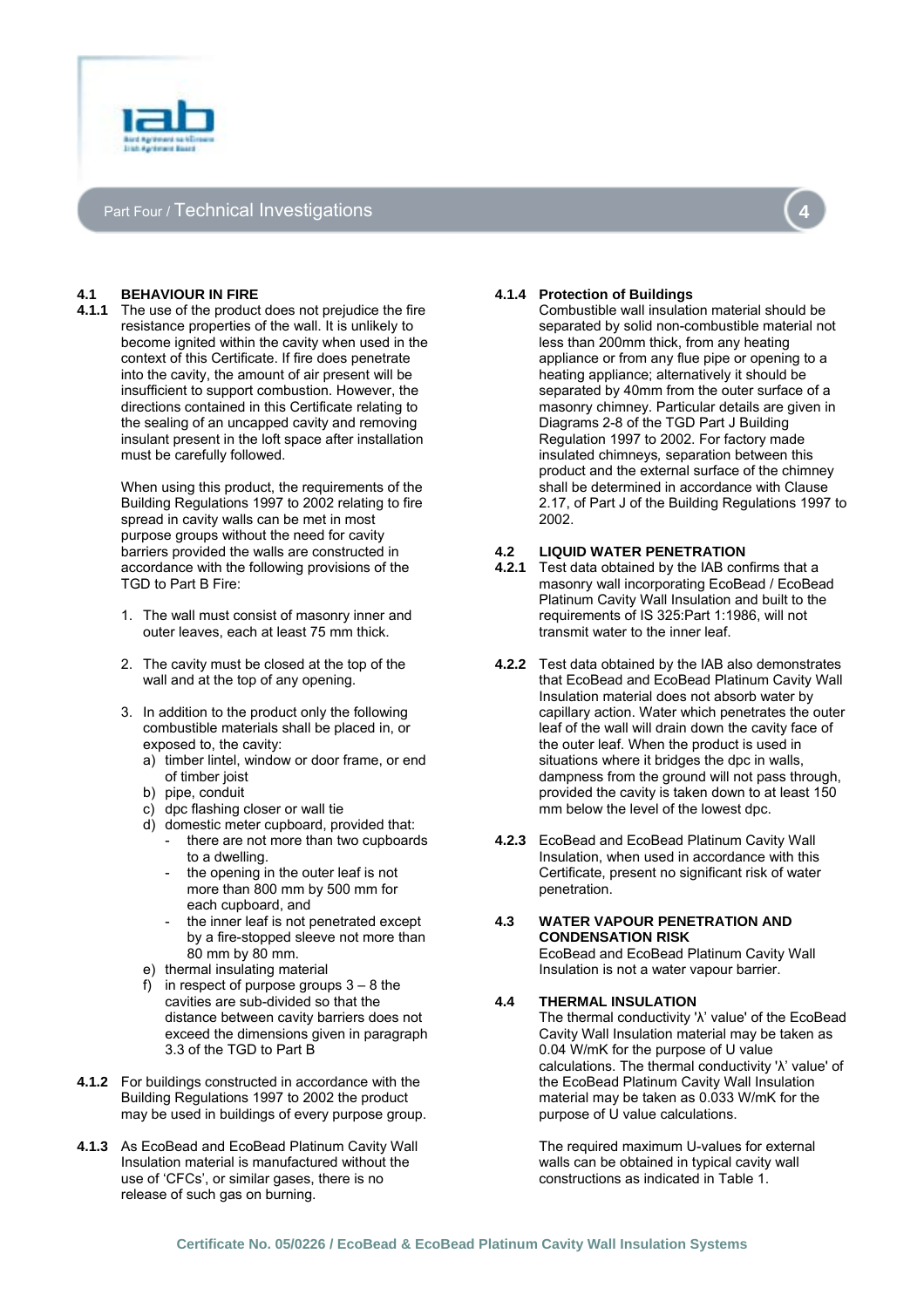

# **4.5 DURABILITY**

EcoBead and EcoBead Platinum Cavity Wall Insulation is rot-proof, water repellent and durable. When installed in accordance with this certificate it is sufficiently stable to prevent settlement and will remain effective as an insulant for the life of the building when installed in accordance with this Certificate.

Should it ever become necessary for whatever reason, to remove the material from the cavity void, EcoBead / EcoBead Platinum Cavity Wall Insulation can be evacuated from the cavity void.

#### **4.6 TESTS AND ASSESSMENTS WERE CARRIED OUT TO DETERMINE THE FOLLOWING:**

- efficiency of fill using specified equipment and drilling pattern
- density of fill
- water resistance of filled cavity
- water uptake
- thermal conductivity

# **4.7 OTHER INVESTIGATIONS**

- (i) Existing data on product properties in relation to fire, toxicity, environmental impact and the effect on structural stability and durability were assessed. The absence of chlorofluorocarbon gases 'CFCs' was established by test.
- (ii) The manufacturing process was examined including the methods adopted for quality control, and details were obtained of the quality and composition of the materials used.
- (iii) A site visit was conducted to assess the practicability of installation.
- (iv) Driving rain resistance was assessed.
- (v) A condensation risk analysis was performed.

|                                                                       | EcoBead 0.04 W/mK                                                      |      |      |      |      |      |      |      |      |      |                                                                        |      |      |      |      |      |      |
|-----------------------------------------------------------------------|------------------------------------------------------------------------|------|------|------|------|------|------|------|------|------|------------------------------------------------------------------------|------|------|------|------|------|------|
| Brick 1700 kg/m <sup>3</sup> / Block 2000 kg/m <sup>3</sup> / Plaster |                                                                        |      |      |      |      |      |      |      |      |      |                                                                        |      |      |      |      |      |      |
| <sub>mm</sub>                                                         | 50                                                                     | 55   | 60   | 65   | 70   | 75   | 80   | 85   | 90   | 95   | 100                                                                    | 105  | 110  | 115  | 120  | 125  | 130  |
| U                                                                     | 0.59                                                                   | 0.55 | 0.51 | 0.48 | 0.45 | 0.43 | 0.41 | 0.39 | 0.37 | 0.35 | 0.34                                                                   | 0.33 | 0.31 | 0.30 | 0.29 | 0.28 | 0.27 |
|                                                                       | Block 2000 kg/m <sup>3</sup> (Rendered) / Block 2000 kg/m <sup>3</sup> |      |      |      |      |      |      |      |      |      |                                                                        |      |      |      |      |      |      |
| mm                                                                    | 50                                                                     | 55   | 60   | 65   | 70   | 75   | 80   | 85   | 90   | 95   | 100                                                                    | 105  | 110  | 115  | 120  | 125  | 130  |
| U                                                                     | 0.60                                                                   | 0.56 | 0.52 | 0.49 | 0.46 | 0.43 | 0.41 | 0.39 | 0.37 | 0.36 | 0.34                                                                   | 0.33 | 0.31 | 0.30 | 0.29 | 0.28 | 0.27 |
| <b>EcoBead Platinum 0.033 W/mK</b>                                    |                                                                        |      |      |      |      |      |      |      |      |      |                                                                        |      |      |      |      |      |      |
| Brick 1700 kg/m <sup>3</sup> / Block 2000 kg/m <sup>3</sup> / Plaster |                                                                        |      |      |      |      |      |      |      |      |      |                                                                        |      |      |      |      |      |      |
| <sub>mm</sub>                                                         | 50                                                                     | 55   | 60   | 65   | 70   | 75   | 80   | 85   | 90   | 95   | 100                                                                    | 105  | 110  | 115  | 120  | 125  | 130  |
| U                                                                     | 0.51                                                                   | 0.47 | 0.44 | 0.41 | 0.39 | 0.37 | 0.35 | 0.33 | 0.31 | 0.30 | 0.29                                                                   | 0.27 | 0.26 | 0.25 | 0.24 | 0.24 | 0.23 |
|                                                                       |                                                                        |      |      |      |      |      |      |      |      |      | Block 2000 kg/m <sup>3</sup> (Rendered) / Block 2000 kg/m <sup>3</sup> |      |      |      |      |      |      |
| mm                                                                    | 50                                                                     | 55   | 60   | 65   | 70   | 75   | 80   | 85   | 90   | 95   | 100                                                                    | 105  | 110  | 115  | 120  | 125  | 130  |
| U                                                                     | 0.52                                                                   | 0.48 | 0.45 | 0.42 | 0.39 | 0.37 | 0.35 | 0.33 | 0.32 | 0.30 | 0.29                                                                   | 0.28 | 0.27 | 0.26 | 0.25 | 0.24 | 0.23 |

# **Table 1: External Walls – Estimated U Values W/(m2 K)**

**The construction of walls with cavities in excess of 110mm wide requires adjustments to lintels, wall ties, cavity barriers, etc. It is therefore necessary that cavity walls are adequately designed in respect of structural stability and fire safety in accordance with Parts A and B of the Building Regulations. For Table 1 it is assumed that cavity walls containing full-fill bonded bead will be constructed in accordance with the requirements of the 1997 to 2002 Building Regulations**.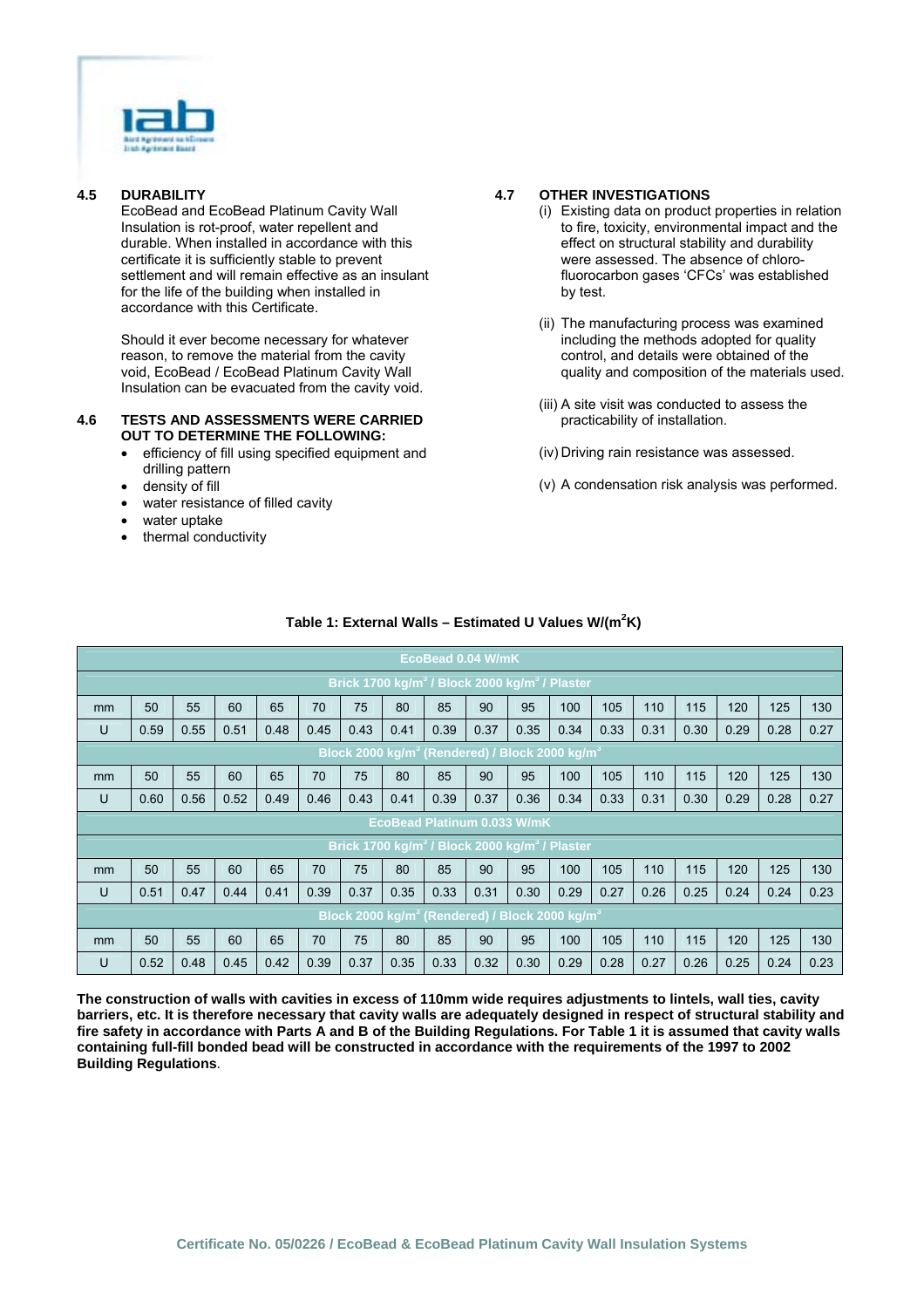

# Part Five / Conditions of Certification



- (a) the specification of the product is unchanged.
- (b) the Building Regulations 1997 to 2002 and any other regulation or standard applicable to the product/process, its use or installation remains unchanged.
- (c) the product continues to be assessed for the quality of its manufacture and marking by NSAI.
- (d) no new information becomes available which in the opinion of the NSAI, would preclude the granting of the Certificate.
- (e) the product or process continues to be manufactured, installed, used and maintained in accordance with the description, specifications and safety recommendations set out in this certificate.
- (f) the registration and/or surveillance fees due to IAB are paid.
- **5.2** The IAB mark and certification number may only be used on or in relation to product/processes in respect of which a valid Certificate exists. If the Certificate becomes invalid the Certificate holder must not use the IAB mark and certification number and must remove them from the products already marked.
- **5.3** In granting Certification, the NSAI makes no representation as to;
	- (a) the absence or presence of patent rights subsisting in the product/process; or
	- (b) the legal right of the Certificate holder to market, install or maintain the product/process; or
	- (c) whether individual products have been manufactured or installed by the Certificate holder in accordance with the descriptions and specifications set out in this Certificate.
- **5.4** This Certificate does not comprise installation instructions and does not replace the manufacturer's directions or any professional or trade advice relating to use and installation which may be appropriate.
- **5.5** Any recommendations contained in this Certificate relating to the safe use of the certified product/process are preconditions to the validity of the Certificate. However the NSAI does not certify that the manufacture or installation of the certified product or process in accordance with the descriptions and specifications set out in this Certificate will satisfy the requirements of the Safety, Health and Welfare at Work Act. 1989, or of any other current or future common law duty of care owed by the manufacturer or by the Certificate holder.
- **5.6** The NSAI is not responsible to any person or body for loss or damage including personal injury arising as a direct or indirect result of the use of this product or process.
- **5.7** Where reference is made in this Certificate to any Act of the Oireachtas, Regulation made thereunder, Statutory Instrument, Code of Practice, National Standards. Manufacturer's instructions, or similar publication, it shall be construed as reference to such publication in the form in which it is in force at the date of this Certification.